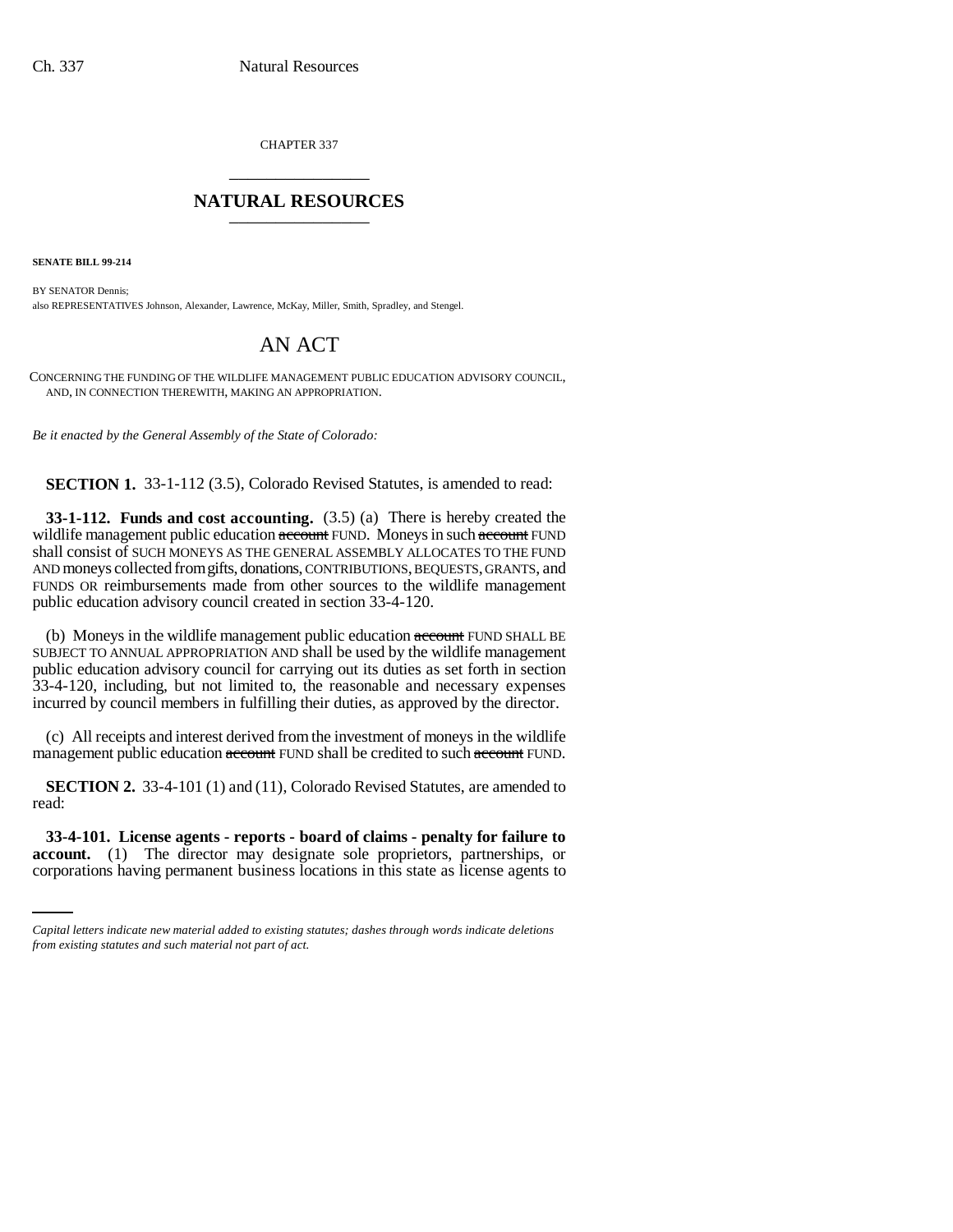Natural Resources Ch. 337

sell, at their permanent business locations, hunting, fishing, trapping, and other licenses of the division. License agents shall be paid a commission of five percent of all moneys collected for licenses sold. LICENSE AGENTS SHALL ACCEPT DONATIONS ON BEHALF OF THE DIVISION AS PROVIDED FOR IN SECTION 33-4-102 (8.5). All agents authorized to sell licenses shall keep accurate records of all sales of licenses AND OF ALL DONATIONS RECEIVED AS PROVIDED IN SECTION 33-4-102 (8.5) and shall make such reports to the division regarding license sales AND DONATIONS RECEIVED as may be required by the division. Such agents shall be required to give evidence of financial responsibility, in the form of a savings account, deposit, or certificate of deposit meeting the requirements of section 11-35-101, C.R.S., or an irrevocable letter of credit meeting the requirements of section 11-35-101.5, C.R.S., or a bond, in such amount as may be fixed by the division based upon performance criteria established by the wildlife commission by rule or regulation which may be less than the full value of consignment, in an amount adequate to ensure the remittance of all moneys collected from such license sales, less amounts allowed as commissions, and the making of reports required by the division. The commission may promulgate rules and regulations for the establishment and cancellation of license agencies. All license moneys received AND ALL DONATIONS RECEIVED AS PROVIDED IN SECTION 33-4-102 (8.5) shall be kept separate and apart from any other moneys of the agent authorized to sell licenses and shall at all times belong to the state. All moneys due from the sale of wildlife licenses AND ALL DONATIONS RECEIVED AS PROVIDED IN SECTION 33-4-102 (8.5) shall belong to the state and shall draw interest at the rate of one and one-half percent per month from the date due.

(11) Any license agent who fails, upon demand of the division, to account for licenses or who fails to pay over to the division or its authorized representative moneys received from the sales of licenses AND ALL DONATIONS RECEIVED AS PROVIDED IN SECTION 33-4-102 (8.5):

(a) When the amount in question is less than two hundred dollars, is guilty of a misdemeanor and, upon conviction thereof, shall be punished by a fine of not less than one hundred dollars nor more than one thousand dollars, or by imprisonment in the county jail for not more than one year, or by both such fine and imprisonment;

(b) When the amount in question is two hundred dollars or more, commits a class 6 felony and shall be punished as provided in section 18-1-105, C.R.S., which punishment shall include a fine in an amount set out in section 18-1-105 (1) (a) (III), C.R.S.

**SECTION 3.** 33-4-102, Colorado Revised Statutes, is amended BY THE ADDITION OF A NEW SUBSECTION to read:

**33-4-102. Types of licenses and fees - repeal.** (8.5) (a) ANY HUNTING OR FISHING LICENSE ISSUED BY THE DIVISION SHALL CONTAIN A CHECKOFF OPTION ALLOWING LICENSE APPLICANTS TO DONATE MONEY, IN ADDITION TO THE STATED LICENSE FEE, AS A VOLUNTARY CONTRIBUTION OR GIFT AS DEFINED IN SECTION 24-77-102 (6), C.R.S., TO THE WILDLIFE MANAGEMENT PUBLIC EDUCATION FUND CREATED IN SECTION 33-1-112 (3.5) (a) FOR PURPOSES OF FUNDING THE WILDLIFE MANAGEMENT PUBLIC EDUCATION ADVISORY COUNCIL CREATED IN SECTION 33-4-120. AS A VOLUNTARY CONTRIBUTION OR GIFT, SUCH A CHECKOFF OPTION SHALL NOT BE INCLUDED IN STATE FISCAL YEAR SPENDING PURSUANT TO SECTION 24-77-102 (17)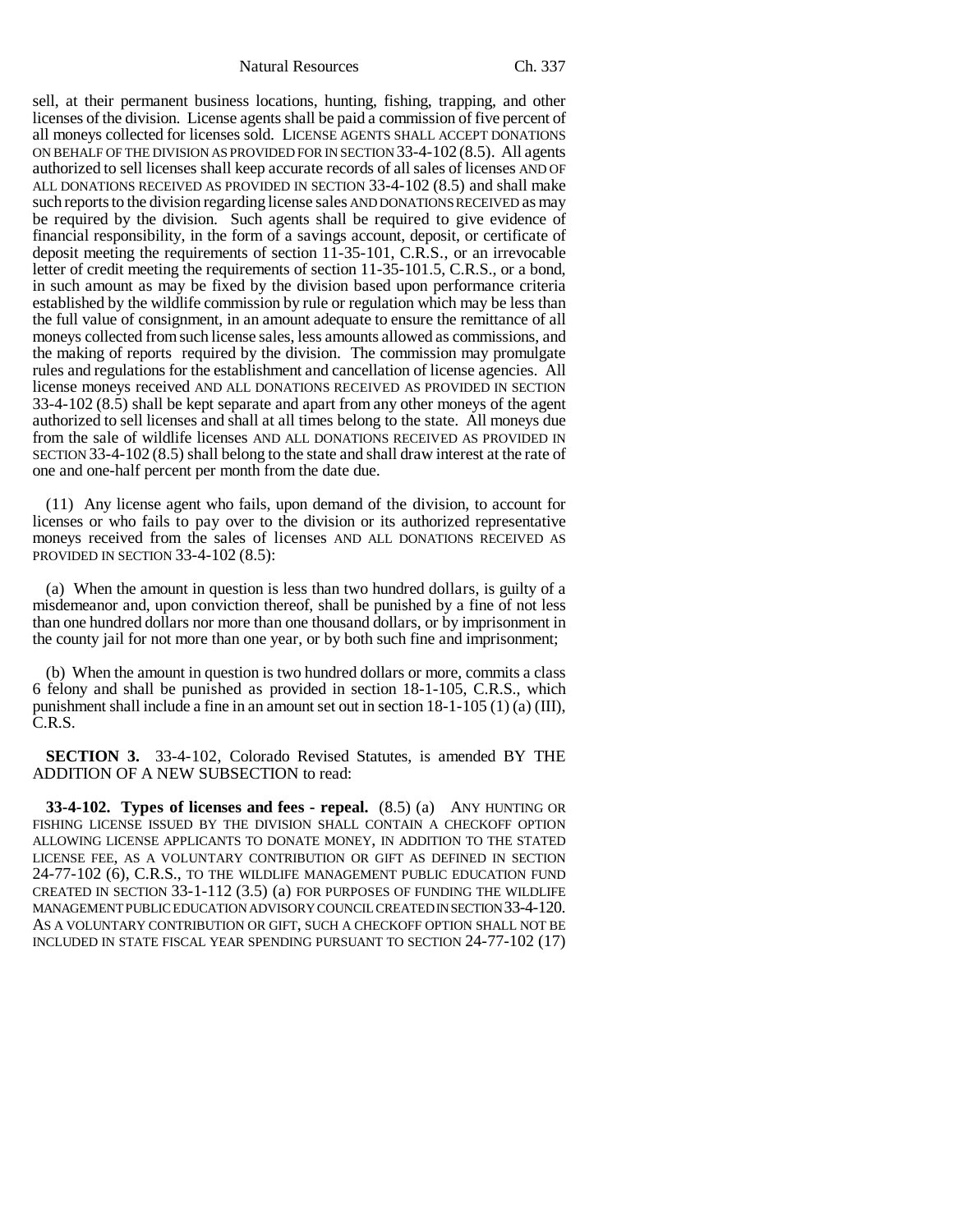## (b), C.R.S.

(b) ANY APPLICATION ISSUED AFTER JANUARY 1, 2000, FOR A LIMITED HUNTING OR FISHING LICENSE REQUIRING THE SUBMISSION OF AN APPLICATION TO THE DIVISION SHALL CONTAIN SUCH A CHECKOFF OPTION FOR FUNDING THE WILDLIFE MANAGEMENT PUBLIC EDUCATION ADVISORY COUNCIL.

(c) ANY HUNTING OR FISHING LICENSE ISSUED OVER THE COUNTER AND NOT REQUIRING THE SUBMISSION OF AN APPLICATION TO THE DIVISION SHALL CONTAIN A MECHANISM, AS SOON AS PRACTICABLE, FOR ALLOWING PURCHASERS TO DONATE MONEY TO FUND THE WILDLIFE MANAGEMENT PUBLIC EDUCATION ADVISORY COUNCIL.

(d) ALL REASONABLE COSTS INCURRED BY THE DIVISION IN THE DEVELOPMENT OF CHECKOFF OPTIONS PURSUANT TO PARAGRAPHS (b) AND (c) OF THIS SUBSECTION (8.5) SHALL BE PAID FOR OUT OF THE MONEYS DONATED PURSUANT TO THIS SUBSECTION (8.5). HOWEVER, NO MORE THAN TWENTY-FIVE PERCENT OF THE DONATIONS SHALL BE USED TO PAY FOR ONGOING, REASONABLE ADMINISTRATIVE COSTS ASSOCIATED WITH PROCESSING CHECKOFF DONATIONS.

(e) THIS SUBSECTION (8.5) IS REPEALED, EFFECTIVE JULY 1, 2009.

**SECTION 4.** 33-4-120 (1) (e) (III), Colorado Revised Statutes, is amended, and the said 33-4-120 (1) is further amended BY THE ADDITION OF A NEW PARAGRAPH, to read:

**33-4-120. Wildlife management public education advisory council - creation - repeal.** (1) (e) The council shall perform the following duties:

(III) Expend moneys from the wildlife management public education account FUND in accordance with the operational plan approved by the director; except that all such expenditures shall be within the scope of the activities and funding levels authorized in such operational plan.

(f) (I) THE COUNCIL SHALL RECEIVE REGULAR AND ONGOING PROMOTIONAL OR ADVERTISING SPACE IN ANY LICENSE BROCHURE OR EQUIVALENT PUBLICATION TO USE, AT ITS DISCRETION, TO SOLICIT DONATIONS.

(II) THIS PARAGRAPH (f) IS REPEALED, EFFECTIVE JULY 1, 2009.

**SECTION 5. Appropriation.** (1) In addition to any other appropriation, there is hereby appropriated, out of any moneys in the wildlife management public education fund created in section 33-1-112 (3.5) (a), Colorado Revised Statutes, not otherwise appropriated, to the department of natural resources, for allocation to the division of wildlife, for the fiscal year beginning July 1, 1999, the sum of sixty-three thousand two hundred sixty dollars (\$63,260), or so much thereof as may be necessary, for the implementation of this act.

(2) In addition to any other appropriation, there is hereby appropriated, out of any moneys in the wildlife management public education fund created in section 33-1-112 (3.5) (a), Colorado Revised Statutes, not otherwise appropriated, to the department